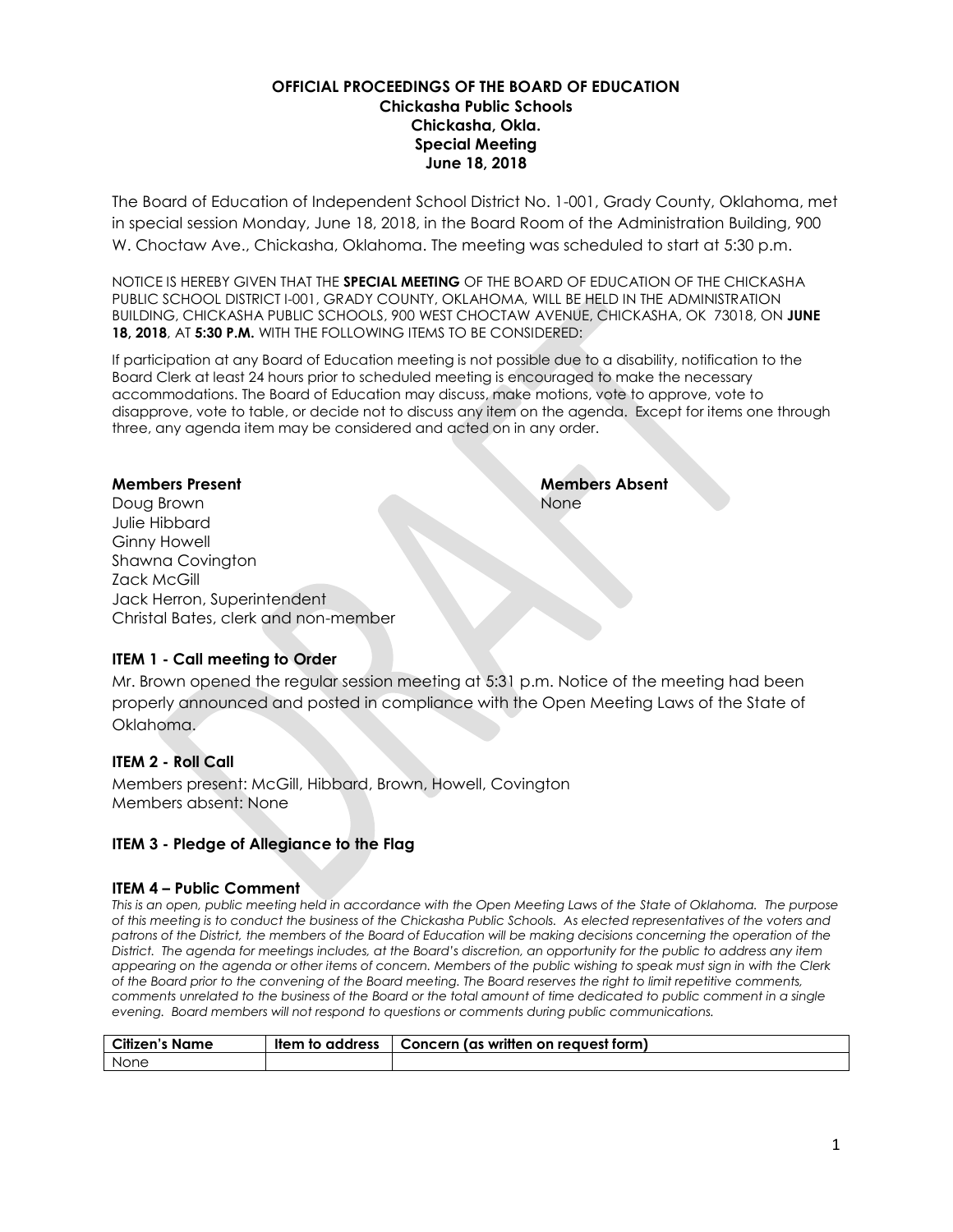#### **ITEM 5 - Motion and vote to approve or not approve the minutes of the June 12, 2018 special meeting.**

On a motion from Mr. McGill, seconded by Ms. Howell, the board voted to approve the minutes of the June 12, 2018 special meeting. Voting AYE: Covington, Brown, Hibbard, Howell, McGill

# **ITEM 6 – Proposed Executive Session to:**

**(a) Interview applicant no. 5 and discuss this and other candidates for the position of Superintendent of Chickasha Public Schools. Executive Session Authority:** *25 Okla. Stat. §307(B)(1) and (7)***.**

**(b) Employment, hiring, appointment, promotion, demotion, disciplining or resignation of individual salaried public officers or employees. Executive Session Authority: Okla. Stat. tit. 25, §307(B)(1). The Board will discuss:**

- 1. Hiring of individuals listed on Exhibit A, posted with the Agenda;
- 2. Transfer/Reassignment/Workday Adjustment of individuals listed on Exhibit A, posted with the Agenda;
- 3. Resignations of personnel listed on Exhibit A, posted with the Agenda or received after the posting of the Agenda;

## **a. Motion and vote to convene in executive session**

On a motion from Mr. McGill, seconded by Mrs. Covington, the board voted to convene in executive session at 5:35 p.m. to interview applicant no. 5 and discuss this and other candidates for the position of Superintendent of Chickasha Public Schools. Executive Session Authority: 25 Okla. Stat. §307(B)(1) and (7).approve the minutes of the June 12, 2018 special meeting. Voting AYE: Hibbard, Howell, McGill, Covington, Brown

## **b. Motion and vote to acknowledge the board's return to open session**

On a motion from Mr. McGill, seconded by Mrs. Covington, the board voted to return to open session at 9:18 p.m. Voting AYE: Hibbard, Howell, McGill, Covington, Brown

## **c. Board President's statement of executive session minutes**

The Executive Session Compliance Notice was read by Mr. Brown

#### **ITEM 7– Motion and vote by the board to authorize the board president to take such other actions as discussed in the executive session connected with the superintendent search.**

On a motion from Ms. Howell, seconded by Mrs. Covington, the board voted to authorize the board president to take such other actions as discussed in the executive session connected with the superintendent search**.** Voting AYE: Hibbard, Howell, McGill, Covington, Brown

## **ITEM 8 – Motion and vote to approve or not approve the hiring of: • See attached Personnel Sheet- Exhibit A**

On a motion from Ms. Howell, seconded by Mrs. Hibbard, the board voted to approve the hiring of personnel listed on Exhibit A-Personnel Sheet. Voting AYE: McGill, Covington, Brown, Hibbard, Howell

# **ITEM 9 – Motion and vote to approve or not approve the Transfer/Reassignment/Workday Adjustment of: See attached Personnel Sheet- Exhibit A**